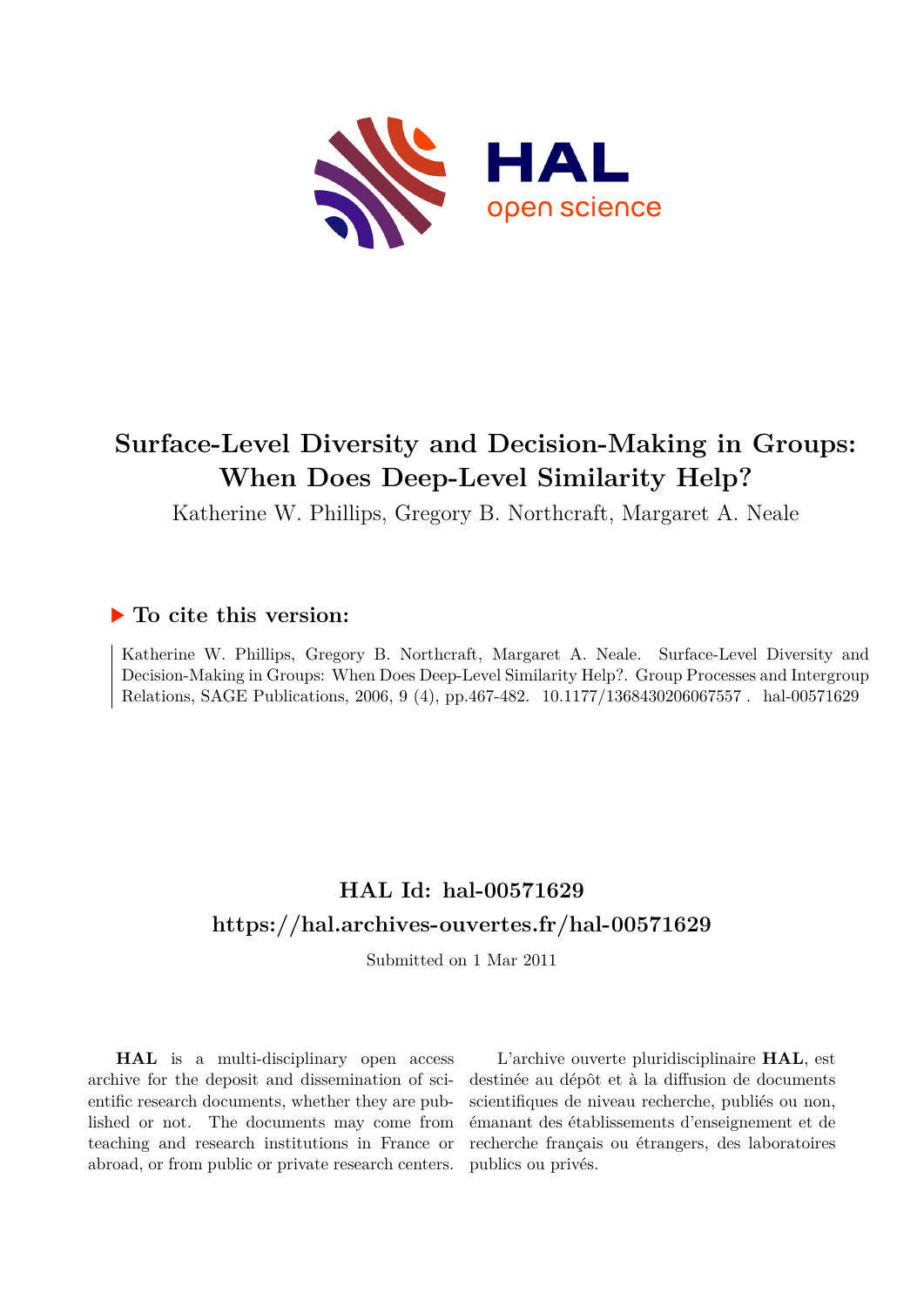*Group Processes & Intergroup Relations* 2006 Vol 9(4) 467–482

# **Surface-Level Diversity and Decision-Making in Groups: When Does Deep-Level Similarity Help?**

**Katherine W. Phillips** *Northwestern University*

**Gregory B. Northcraft** *University of Illinois, Urbana-Champaign*

**Margaret A. Neale** *Stanford University*

We examined how surface-level diversity (based on race) and deep-level similarities influenced three-person decision-making groups on a hidden-profile task. Surface-level homogeneous groups perceived their information to be less unique and spent less time on the task than surface-level diverse groups. When the groups were given the opportunity to learn about their deep-level similarities prior to the task, group members felt more similar to one another and reported greater perceived attraction, but this was more true for surface-level homogeneous than surface-level diverse groups. Surface-level homogeneous groups performed slightly better after discovering deep-level similarities, but discovering deep-level similarities was not helpful for surface-level diverse groups, who otherwise outperformed surface-level homogeneous groups. We discuss the implications of this research for managing diversity in the workplace.

keywords diversity, information sharing task, similarity-attraction, social categorization

A PRIMARY reason organizations use groups is to garner the benefits of the unique knowledge and information that group members might bring to the table (e.g. Schneider & Northcraft, 1999). For nearly twenty years the sharing and integration of unique information in small group discussions has been the subject of much experimental (e.g. Stasser & Stewart, 1992; Stasser & Titus, 1985, 1987; Stasser, Vaughan, &

Stewart, 2000; Stewart & Stasser, 1995; Winquist & Larson, 1998; Wittenbaum, 2000) and some

#### **Author's note**

Address correspondence to Katherine W. Phillips, Kellogg School of Management, Northwestern University, 2001 Sheridan Road, Evanston, IL 60208-2001, USA [email: kwp@kellogg.northwestern.edu]

> Copyright © 2006 SAGE Publications (London, Thousand Oaks, CA and New Delhi) 9:4; 467–482; DOI: 10.1177/1368430206067557 www.sagepublications.com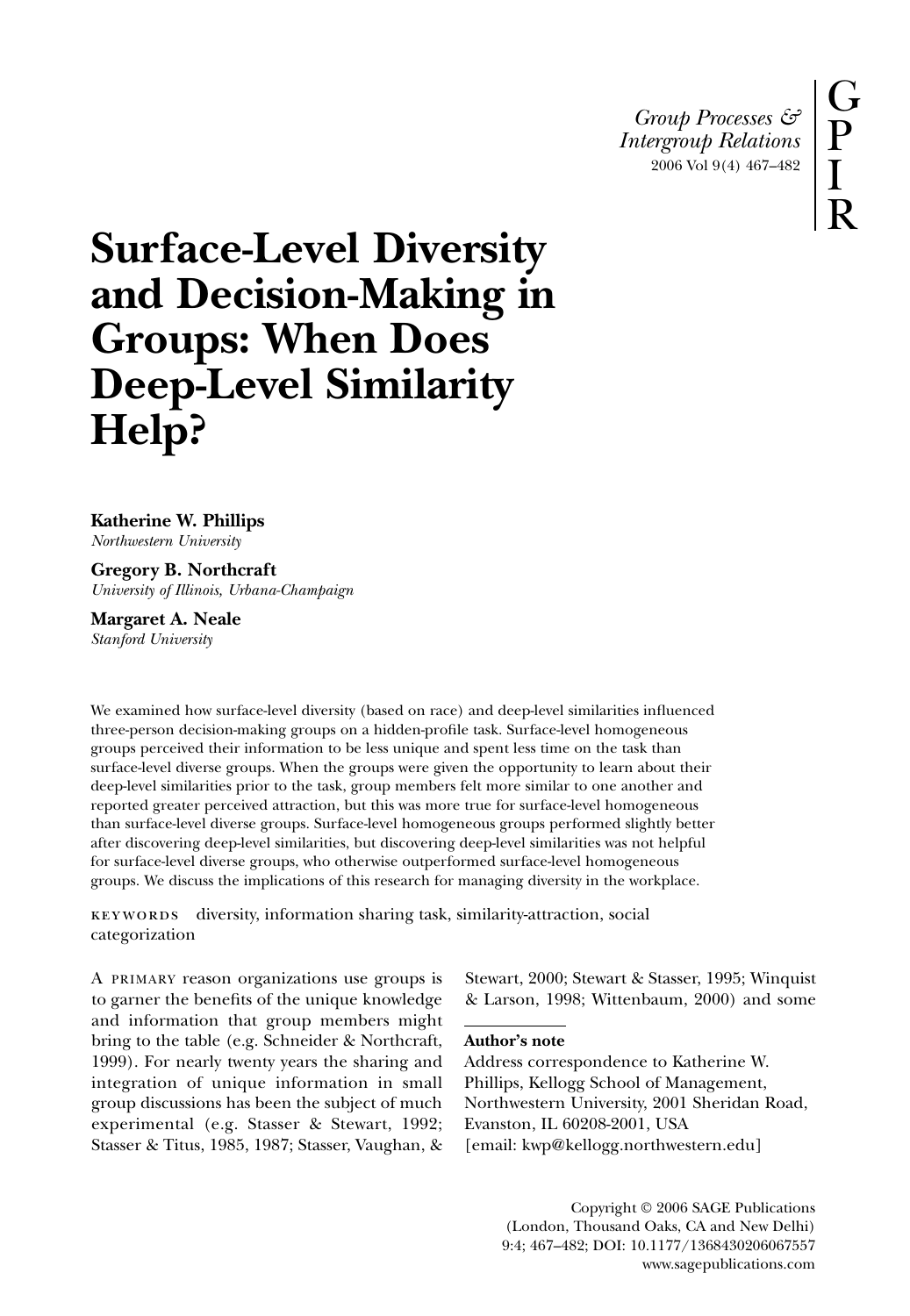field research (e.g. Larson, Christensen, Abbott, & Franz, 1996, 1998). Reflecting the reality that all individuals bring a unique constellation of perspectives and experiences to small group discussions, this research examines *hidden profile* decision situations in which suboptimal decisions are likely to be made if unique information is not shared and integrated into the group discussion (Stasser & Titus, 1985; for reviews see Wittenbaum, Hollingshead, & Botero, 2004; Wittenbaum & Stasser, 1996). In such situations, organizations and teams that can create environments where members are willing to share and discuss unique information may gain considerable competitive advantage.

In this article, we seek to understand more about how surface-level (i.e. race/ethnicity) and deep-level (i.e. experiences, preferences, and values) diversity affects the ability of groups to benefit from their unique information. We move beyond the typical social categorization perspective on diversity and highlight a byproduct of the social categorization process assumptions of in-group similarity—which has been overlooked by many researchers in this tradition (cf. Williams & O'Reilly, 1998). We extend the argument that surface-level diversity triggers expectations that informational differences may be present in groups, and *legitimates* the expression of unique information (Phillips, 2003; Phillips & Loyd, 2006; Van Knippenberg, De Dreu, & Homan, 2004; Van Knippenberg & Haslam, 2003). Moreover, by highlighting deep-level similarities in an effort to increase levels of attraction and diminish social categorization effects, we argue that managers may undermine the benefits of having surfacelevel diversity present in groups that must share unique information for effective performance. We provide some empirical evidence, while integrating research on collective information sampling in groups with that on the effects of group diversity.

#### **Collective information sampling in groups**

Research on information sharing in groups has found that sharing and integrating unique (i.e. known by a single member) as opposed to commonly held (i.e. known to all members) information into group decisions is easier said than done (for reviews see Stasser, 1999; Wittenbaum & Stasser, 1996; Wittenbaum et al., 2004). One reason why unique information is mentioned and repeated less than commonly held information is because group members generally assume that the information they possess is the same as that possessed by others (unless contrary information is available) (Stasser, Stewart, & Wittenbaum, 1995). The assumption is that there is no unique information, and that unmentioned information is information that other group members have deemed not of sufficient importance to discuss. When unique information does arise in groups, individuals are likely to assume that because the information is not widely held among the group members, it is less important than commonly held information, and therefore may fail to repeat that unique information during discussion. Moreover, people may feel uncomfortable expressing and focusing on unique information, because it is often inconsistent with their perceived expectations that their information should be similar to that of other group members (Gruenfeld, Mannix, Williams, & Neale, 1996; Phillips, Mannix, Neale, & Gruenfeld, 2004). Sharing unique information also leads to a lack of social validation from others, causing individuals to feel less accepted than when they share commonly held information (Wittenbaum & Bowman, 2004).

Despite the information sharing barriers in groups, the discussion of unique information has been shown to increase when group members have greater reason to believe that unique information is going to be present. For instance, when expertise is labeled, or if people are explicitly forewarned that unique information is present, groups are better able to share and integrate the unique information into the discussion (Franz & Larson, 2002; Schittekatte & Van Hiel, 1996; Stasser et al., 1995; Stewart & Stasser, 1995). To this end, Postmes, Spears and Cihangir (2001) have shown that unique information is more likely to be shared when groups have developed a norm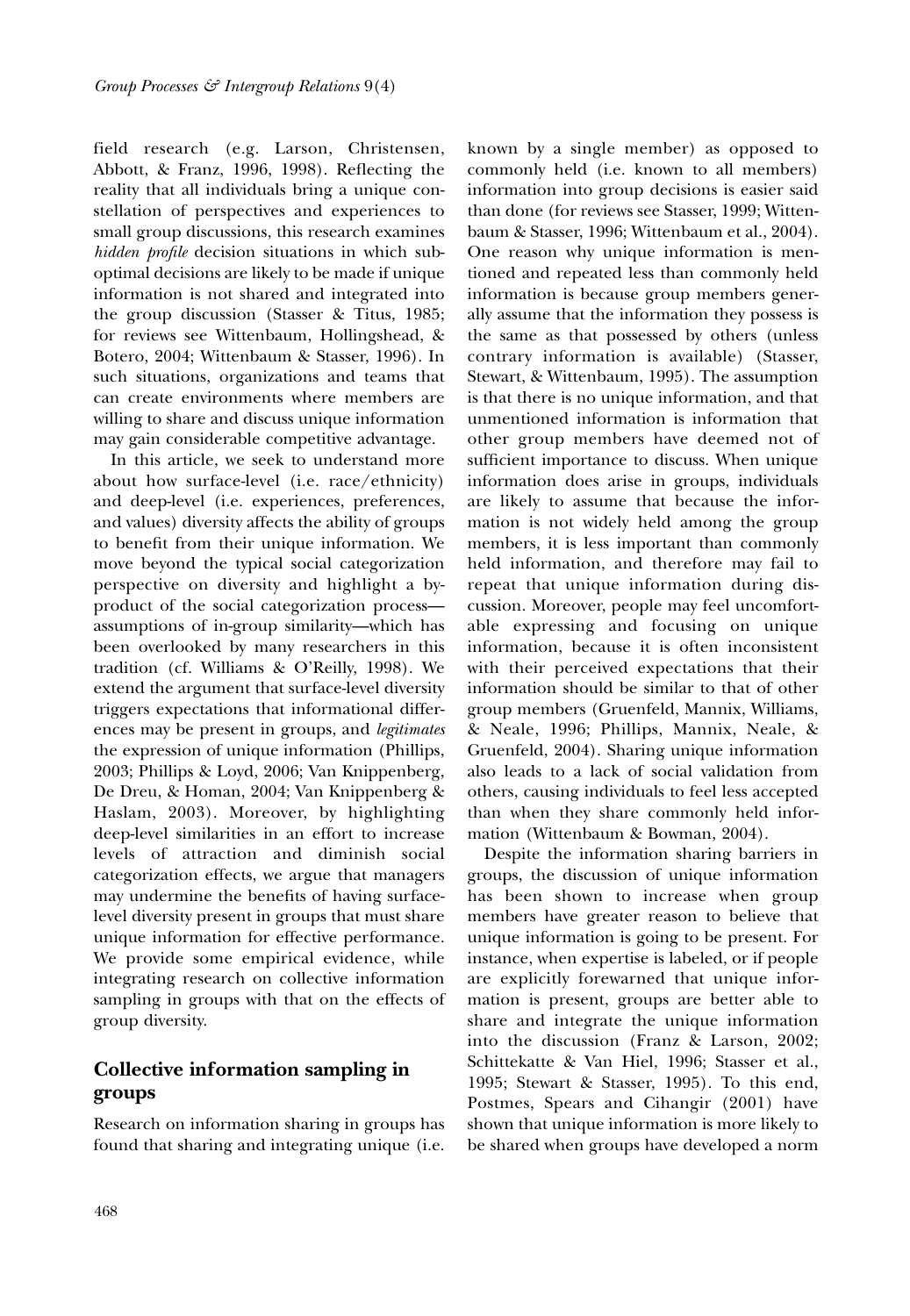of criticality instead of consensus. In such critical norm groups, the sharing of unique information is consistent with the group norms and the same overvaluing of shared information is less likely to occur. Thus, for groups to use their unique information effectively, the sharing of such information has to be perceived as a legitimate part of the groups' norms and identity ( Jetten, Postmes, & McAuliffe, 2002; Postmes, Haslam, & Swaab, 2005; Van Knippenberg et al., 2004).

We posit that surface-level diversity may also serve this legitimation purpose in groups by making it more acceptable to discuss and value unique information that must be shared for effective performance. Recent research has distinguished between diversity in *surface-level characteristics*, which are immediately salient in groups (like race and gender), versus diversity in *deep-level* characteristics (like attitudes, opinions, information, and values), which become known only over time through verbal and nonverbal communication (Harrison, Price, & Bell, 1998; Harrison, Price, Gavin, & Florey, 2002; Jackson, May, & Whitney, 1995). We expect surface-level differences to serve as a signal to group members that unique information may be present, leading them to be more aware of and willing to share unique information with the group. This argument is consistent with recent research on composition beliefs, which has shown that individuals believe diverse groups are likely to outperform homogeneous ones when unique ideas are needed, whereas homogeneous groups are likely to outperform diverse ones when commonality of ideas is needed (van Knippenberg & Haslam, 2003). Also see the work on the mechanical and organic solidarity discussed by Postmes et al. (2005) supporting the notion that multiple sources of identity simultaneously exist in groups.

Our argument is based on the fact that a primary consequence of categorization processes is that people assume that they hold more similar deep-level perspectives with individuals who share their surface-level characteristics than with people who do not, on topics both relevant and irrelevant to the salient

surface-level distinction (e.g. Allen & Wilder, 1975, 1979; Chen & Kenrick, 2002; Diehl, 1988; Holtz & Miller, 1985; Phillips, 2003; Phillips & Loyd, 2006; Tajfel, 1969; Wilder, 1984). For instance, Allen and Wilder (1979) divided students into two groups, allegedly on the basis of their preferences for oil paintings, and found greater assumed deep-level similarity between self and similar others than between self and dissimilar others on opinions about art (category relevant) and politics (category irrelevant). Recent research by Phillips and Loyd (2006) found this same pattern of assumed deep-level similarity in decision-making settings when examining the relationship between salient task-relevant (e.g. functional background) (also see Phillips, 2003) and irrelevant (e.g. campus geography) social categories and task opinions.

Especially at the beginning of a group's existence, when surface-level characteristics are most salient (Harrison et al., 1998, 2002), individuals are likely to use the presence of these characteristics to predict who shares deep-level perspectives with whom. In surface-level homogeneous groups, group members are likely to assume that they all possess the same information about the task, whereas in surface-level diverse groups members are likely to expect there to be differences in information (Antonio et al., 2004; Phillips, 2003; Phillips & Loyd, 2006; Phillips et al., 2004). Thus, surface-level diversity triggers expectations that deep-level diversity will be present in groups, and serves to legitimize the surfacing of unique information. Significantly, this legitimation of unique information may apply not only to those who are (surface-level) 'different' in the group, but also to group members who are similar to most others. Phillips and Loyd (2006) found that dissenting members of the social majority voiced themselves more persistently and confidently when there was diversity present than when there was not. They concluded that the mere presence of diversity encouraged those dissenting group members to voice their disparate perspective when they might otherwise have remained silent and conformed to the opinion of their in-group (e.g. Abrams, Wetherell, Cochrane, Hogg, & Turner, 1990; Asch, 1952).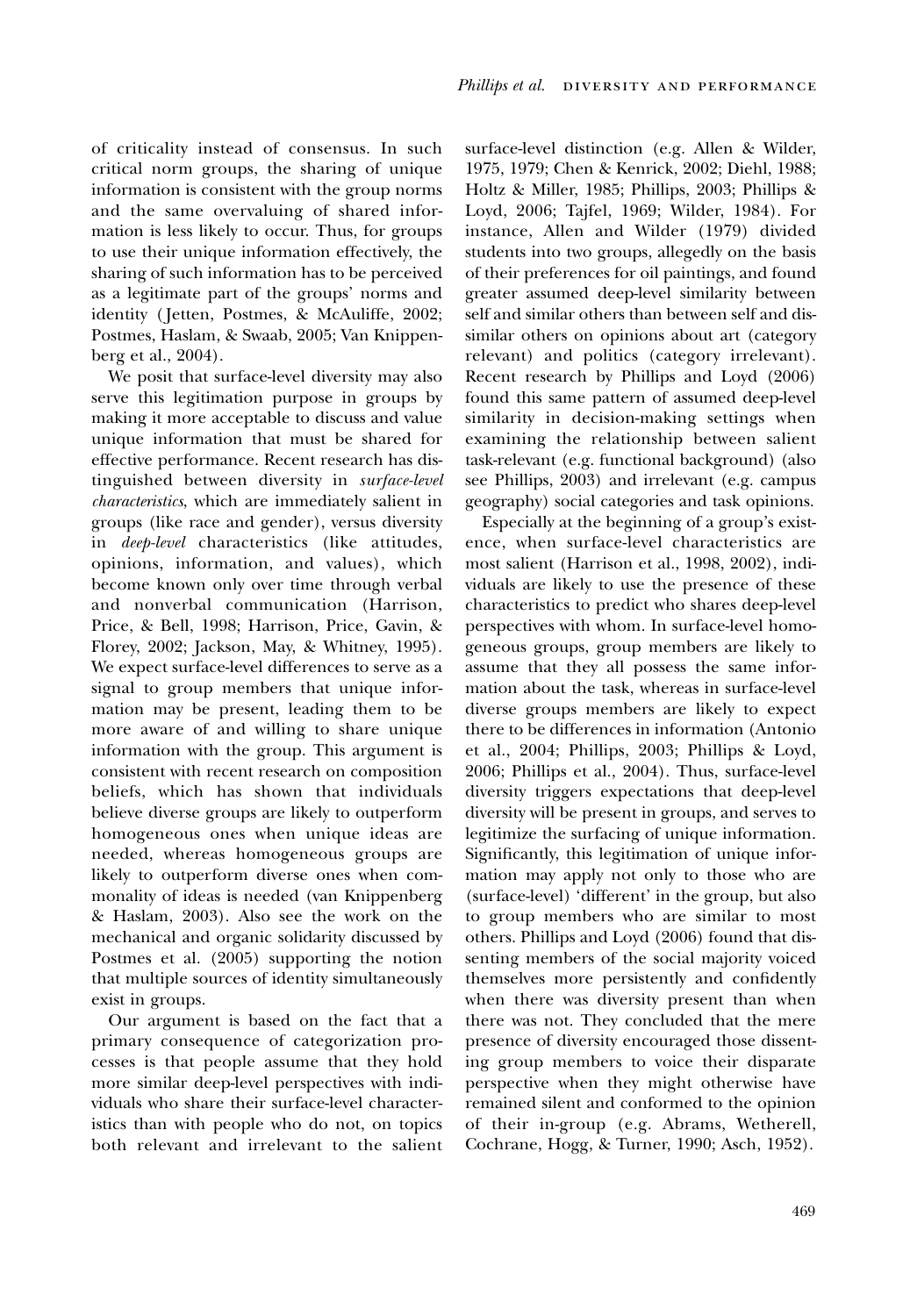For these reasons, surface-level homogeneous groups should be less aware of the unique information they possess. As such, over the course of the group discussion they will be less likely to discuss unique information about the task than will surface-level diverse groups. This will result in the surface-level homogenous groups spending less time discussing the task than their diverse counterparts. Moreover, spending less time discussing the task will further hinder the discovery of unique information (Larson et al., 1996, 1998) leading to a confirmation of the group members' expectations that they all have the same information. In contrast, in groups where members possess unique information, surface-level diverse groups are more likely to discover and discuss unique information than surface-level homogeneous groups. Surface-level diverse groups assume that unique information is more likely to be there, and the presence of informational differences will be more consistent with their expectations. Likewise, if group members are aware that they might possess unique information, they should be inclined to spend more time discussing the task in an effort to discover and integrate that information. Thus we hypothesize that,

Hypothesis 1: Surface-level homogeneous groups will be less aware of their unique information, and will spend less time discussing the task than will surface-level diverse groups.

#### **Highlighting deep-level similarities**

Although surface-level diversity may be beneficial to teams or work groups that must share unique information for effective performance, diversity researchers have often found that diversity has a negative impact on communication and cohesion, and promotes high levels of detrimental group conflict (Ely & Thomas, 2001; Jackson, Joshi & Erhardt, 2003; Jehn, Northcraft, & Neale, 1999; Pelled, Eisenhardt, & Xin, 1999; for extensive reviews see also Milliken & Martins, 1996; Williams & O'Reilly, 1998). Over the past ten years, diversity researchers have focused on how to minimize the detrimental effects of social categorization on workgroups, with some suggesting that increasing the level of perceived deep-level similarity among group members should help them feel more socially validated and accepted by the other members of the group (e.g. Gaertner et al., 2000). Some social categorization researchers have advocated this perspective, suggesting that interventions designed to minimize the salience of social categories and instead 'de-categorize' or 're-categorize' group members by highlighting the similarities that exist across seemingly different individuals can be beneficial to group functioning (e.g. Gaertner et al., 2000; Northcraft & Martin, 1982). For instance, Northcraft and Martin (1982) argued that, '. . . the liking, acceptance, and perceived competence of tokens and solos can be enhanced by making salient their similarities to majority group members in background, attitudes, and interests' (p. 114). Further, in a study of corporate outside directors of Fortune/Forbes 500 companies, Westphal and Milton (2000) found that minority board members (categorized on the basis of their functional background, industry background, education, race, or gender) were more influential on their focal boards when they had direct or indirect social ties, often through their common experiences with (focal board) majority members on other corporate boards.

This perspective is built on the wellestablished body of findings that similarity attracts (Byrne, 1971). Individuals generally are more attracted to and feel more comfortable interacting with others whom they perceive to be similar. For both surface-level homogeneous and surface-level diverse groups, an intervention designed to help group members discover their deep-level similarities should lead to greater feelings of attraction. Learning that one shares deep-level similarities with a fellow group member should also promote recategorization, increasing the likelihood that out-group members (i.e. those who have surface-level dissimilarities from other group members) will actually be seen as part of the in-group (e.g. Gaertner, Mann, Murrell, & Dovidio, 1989; Kramer & Brewer, 1984). The potential negative effects of social categorization may,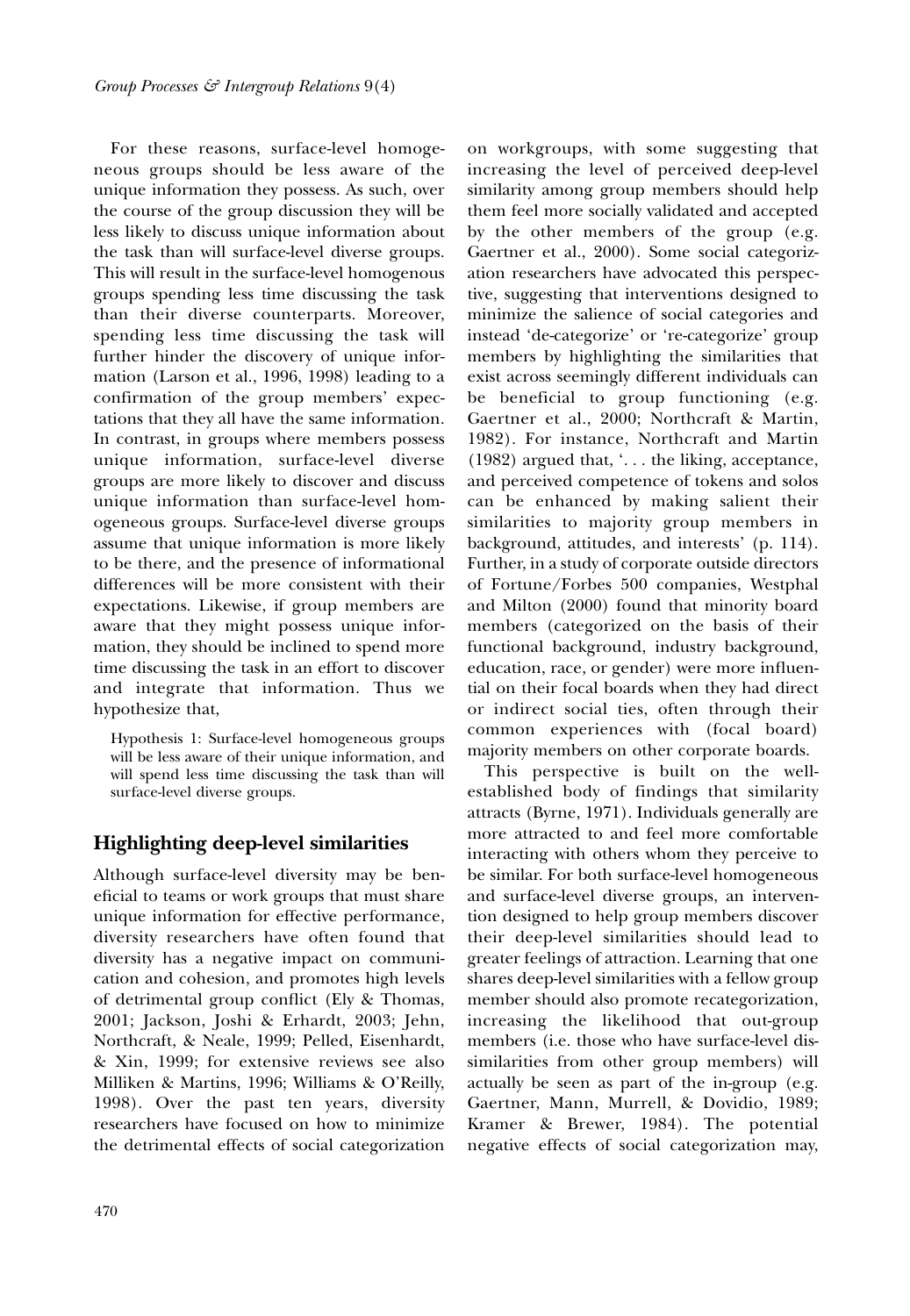subsequently, be reduced. As a result, we suggest that:

Hypothesis 2A: Members of groups who learn about deep-level similarities should perceive greater attraction from other group members than those who do not learn about deep-level similarities.

However, recent research has suggested that increasing this perceived similarity and attraction among the group members may come at a cost to the group's ability to benefit from the surface-level differences we have discussed here (Hornsey & Jetten, 2004; Jetten et al., 2002; Postmes et al., 2001; van Knippenberg et al., 2004). For instance, Postmes et al. (2002) found that a focus on agreement and commonalities created norms of consensus that in turn undermined the sharing of unique information in groups. The effectiveness of recategorization or promoting the perception of others as similar to oneself as a means to diminish the detrimental effects of surface-level diversity has also been called into question by researchers of self-verification (e.g. Polzer, Milton, & Swann, 2002; Swann, Milton, & Polzer, 2000). These researchers argue that promoting the perception (or recategorization) of all group members as similar, may also discourage individuals from thinking and acting in ways associated with their unique category memberships (Gaertner et al., 1989). Yet, it is precisely these unique ways of thinking and acting that constitute the potential positive contribution of a diverse workgroup (Polzer et al., 2002, p. 297). Thus, highlighting deep-level similarities (especially in surface-level diverse groups), while leading to greater feelings of attraction toward the other group members, may undermine the groups' awareness of and willingness to embrace unique information.

In sum, the process of highlighting deeplevel similarities may undermine the signaling effect of surface-level diversity that legitimates expressing and discussing unique information by *all* group members. In other words, learning about deep-level similarities in surface-level diverse groups may interfere with the legitimation of difference and disagreement that surface-level diversity promotes. For example, if a work group who thinks they are diverse based

on the surface-level characteristic of race finds that they all share the same attitudes, feelings, and experiences about the organization, they may be reluctant to disagree with each other going forward with the task. They may feel that they really are not all that different from each other after all. Thus, for surface-level diverse groups, although the realization of deep-level similarities may increase attraction toward the group, it may simultaneously increase pressures to conform to the group and undermine the discussion of unique information (Abrams et al., 1990).

For surface-level homogeneous groups highlighting similarities will also increase attraction, and may further interfere with the sharing of unique information since doing so poses a threat to feelings of acceptance and validation (Wittenbaum & Bowman, 2004; Wittenbaum, Hubbell, & Zuckerman, 1999). Thus, we believe that for surface-level homogeneous groups there will be somewhat of a 'floor' effect—the lack of surface-level differences will hinder the expectation of informational differences and the discussion of unique information, and then the highlighting of deep-level similarities will further hinder this process. Thus, we hypothesize that:

Hypothesis 2B: Highlighting deep-level similarities will lead to less awareness of unique information and less discussion time.

Hypothesis 2C: The effect of highlighting deep-level similarities on awareness of unique information and discussion time will be more pronounced for surface-level diverse groups than for surface-level homogeneous groups.

In terms of group performance, highlighting deep-level similarities should be detrimental because it undermines the legitimacy of discussing needed unique information. Although attraction may increase in groups as a result of learning about deep-level similarities, these deep-level similarities will be inconsistent with any expectation of unique information being present and thus are likely to hurt group performance, especially for surface-level diverse groups (e.g. Watson, Kumar, & Michaelsen, 1993). As such, we would argue that: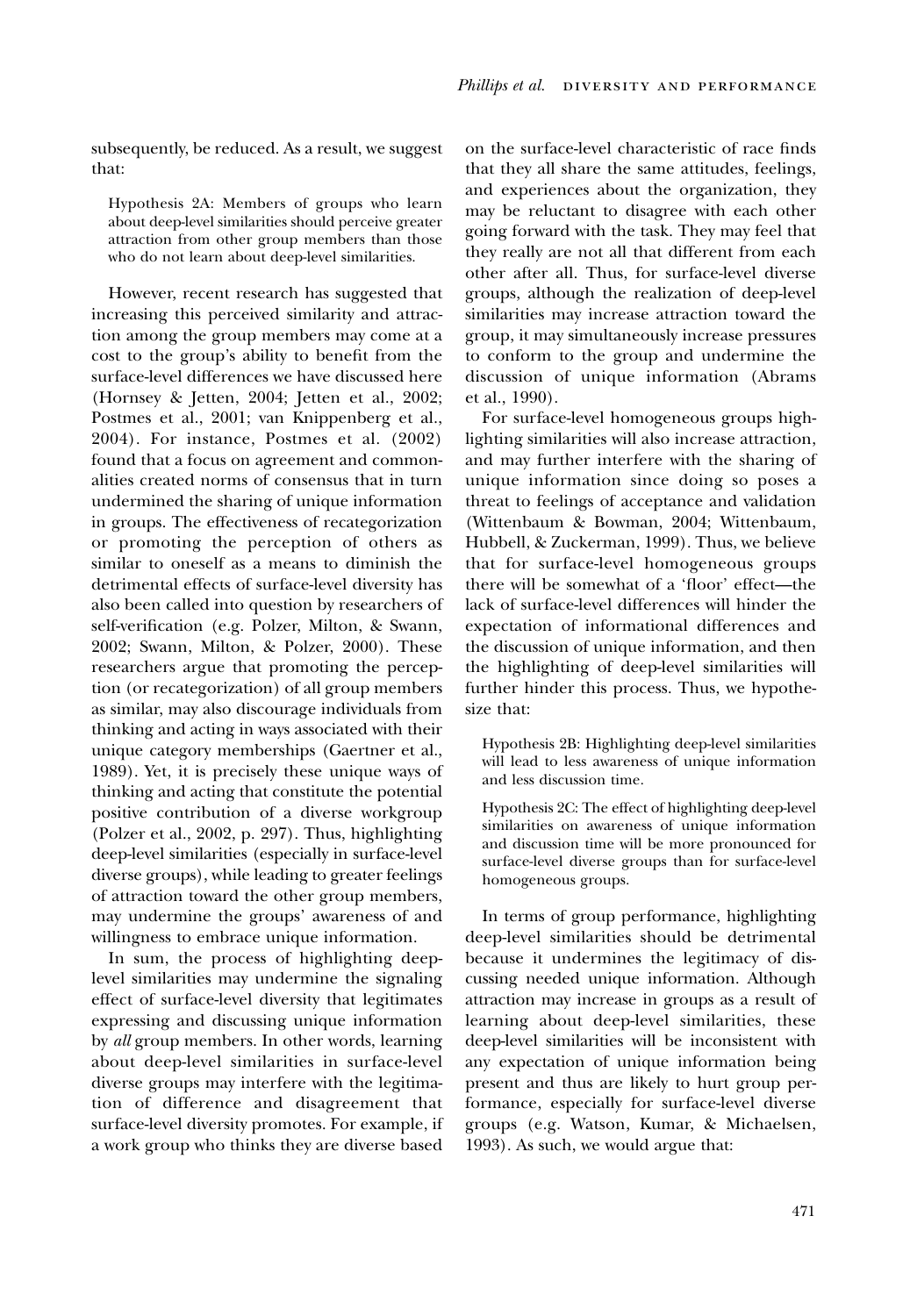Hypothesis 3A: Surface-level diverse groups will outperform surface-level homogeneous groups.

Hypothesis 3B: Groups that highlight deep-level similarities will perform worse than groups that do not.

Hypothesis 3C: The performance of surface-level diverse groups that highlight deep-level similarities will be more negatively affected than the performance of surface-level homogeneous groups that highlight deep-level similarities.

To test the hypotheses, groups received an intervention asking them to discover deep-level similarities among group members. Exploring the effects of this intervention should allow for a better understanding of how different groups (i.e. those that are surface-level diverse or homogeneous) are affected by finding that they have deep-level similarities prior to engaging in a task where unique information must be shared.

#### **Method**

#### *Participants and overview*

A total of 216 undergraduate business students at a midwestern business school participated in this research. The median age of the participants was 21 years, and approximately 42% of the sample was female. The students participated in a class exercise designed to provide insight into group decision-making. Participants were given extra course credit for their participation, and a few of the best performing groups on the prediscussion task were randomly selected and entered into a raffle to receive certificates for free meals at local restaurants.

Participants first made individual assessments about who they believed committed a murder (see Stasser & Stewart, 1992 for materials) based on the investigating detective's reports, and then discussed the case in three-person groups. Groups were either all male (42) or all female (30); the gender composition of the group is included as a covariate in all analyses presented. Eighty-two percent of the participants were white, 14% Asian, and the remainder African American or Hispanic. We used a 2 (surface-level homogeneous vs. surface-level diverse)  $\times$  2 (deep-level similarities highlighted vs. control) between-subjects design and all analyses were conducted at the group level. There were a total of 31 surface-level homogeneous (i.e. three Caucasian group members) and 41 surface-level diverse groups (i.e. two Caucasian and one Asian, African American, or Hispanic). Forty groups were in the deep-level similarities condition and 32 were in the control condition. Participants were thoroughly debriefed about the purpose of the study after participation.

#### *Materials*

Every participant was given a packet of evidence from an apparent homicide investigation. The evidence consisted of interviews and a variety of supporting materials, including a list of suspects, a map, a personal note, and a newspaper article. All of these materials were adapted from Stasser and Stewart's (1992) study. Within each group, every member received the list of suspects, transcripts of initial interviews with each of the four key suspects, the newspaper article, and maps of the crime scene and surrounding area. The materials contained 42 clues in all, 12 of which were critical for solving the case. All participants received 30 commonly shared clues; 12 critical clues were distributed among the three group members such that each group member held some unique information pertinent to identifying the guilty suspect. These clues were embedded in followup interviews with the key suspects, and interviews with some additional witnesses. In all of the groups, a hidden profile existed because the best solution was more likely to be found if the unique information represented by the 12 unshared critical clues was shared.

#### *Procedure*

When participants arrived at the laboratory or in the classroom, they were randomly assigned to three-person groups based on their visible racial characteristics, with the constraint that all three members had to be of the same gender. In some groups the three group members appeared to all be Caucasian (surface-level homogeneous groups), and in other groups two of the members appeared Caucasian and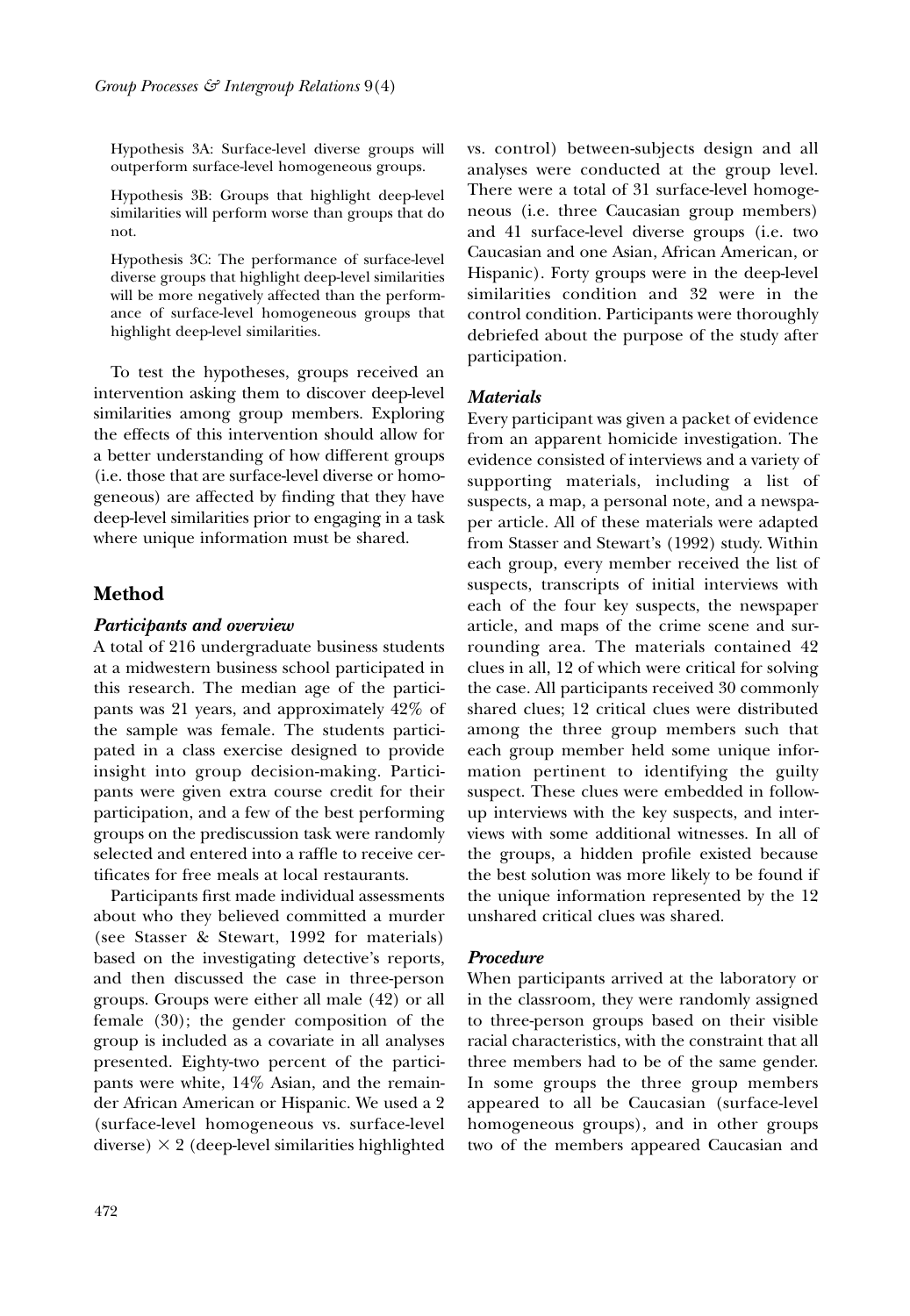one was of a different race (Asian, African American, or Hispanic). At the end of participation, group members provided their selfidentified race on the post-task questionnaire, and the experimenters' group assignments were validated against the information provided by the students.

During the study, participants were first given approximately 20 minutes to read and review materials in order to determine which of four suspects committed a murder (materials drawn from Stasser & Stewart, 1992 and also used by Gruenfeld et al., 1996; Liljenquist, Galinsky, & Kray, 2004; Phillips et al., 2004). Individuals were instructed to take notes on the case while reading the materials, because they would not be allowed to keep the case materials during the group discussion portion of the exercise. Participants made an individual assessment of who they believed was more likely to have committed the murder. They were asked to indicate how confident they were that each of the four suspects did or did not commit the murder. Subjects were also asked to provide a brief, written justification for their decision.

Participants were then gathered into their assigned three-person groups, and were instructed that they had 5 minutes to complete a short exercise before beginning group discussion. Groups were separated so that they could not overhear the deliberations of other groups. Half of the groups were randomly assigned to identify their similarities with the following instructions:

Working together with the other two members of your group, you have 5 minutes to discover as many things as possible that the three of you have in common. You may include anything that you have in common: friends, experiences, hobbies, books or movies that you liked, places to which you have all traveled, places where you all have lived or visited *anything* that the three of you have in common. Put as many items on your list as possible.

The control groups were given the following instructions:

Working by yourself, you have 5 minutes to list as many US states and their capitals as you can remember. Put as many states and their capitals on your list as possible.

Control group members did not work together on the state capitals task in order to prevent the inadvertent sharing of similarity information while working together on the task. (A followup data collection revealed that working together to identify similarities increased group members' perceptions of similarity while working together on the state capitals task did not).1 In both conditions, participants were informed that the group during that session that generated the longest list (of similarities or state capitals) could receive a prize (certificates for free meals at a local restaurant).

After completing the 5-minute task, group members individually completed a 20-item survey titled 'Personal Assessment Inventory', by circling the number that best indicated how much they agreed with each of the statements on a scale from  $1 =$  strongly disagree to  $7 =$ strongly agree. 54 groups completed the survey. Embedded in the items were questions assessing how similar group members felt to one another and how attracted they thought the group would be to them (adapted from Eagly, 1967).

Once the short exercise and questionnaire were completed, participants were instructed to come to a group decision regarding which suspect they believed was most likely to have committed the murder. They were informed that they would have to report their group decision in exactly the same way that they had reported their individual decisions. Groups were given up to 35 minutes to complete their discussions, which were timed by the experimenter. Finally, upon completion of the group discussion, participants filled out an individual post-task questionnaire where they recorded the group decision in terms of how confident they were that each of the four possible suspects committed the murder. All participants then answered several questions assessing their group's task performance and management of information, as well as reporting their individual demographic characteristics.

Group task performance was operationalized as how confident the group was that the correct (guilty) suspect committed the murder. For instance, groups could report that they were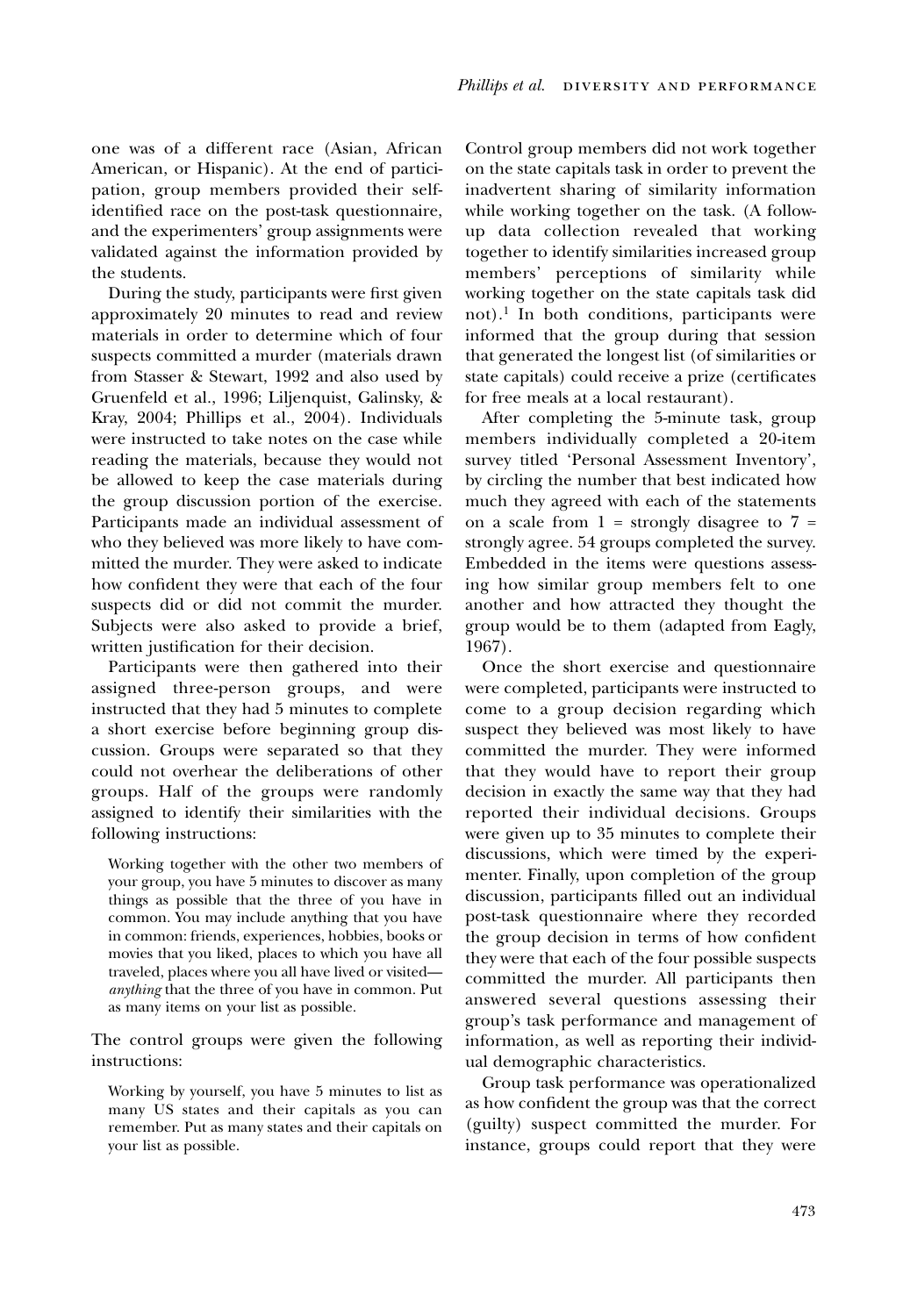0% to 100% certain that the correct suspect committed the murder. Group members responded individually, and individual responses were aggregated to the group level as in most groups the individual responses were exactly the same (one way analysis of variance (ANOVA) for group membership  $(F(71, 143)) =$ 9.35, intraclass correlation coefficient (ICC(1)) = .74). To illustrate that our results are indeed a reflection of group accuracy on this task, and not just higher levels of overall confidence in the groups' assessments, we also examined how confident groups were that each of the other three (innocent) suspects committed the murder.

#### *Dependent variables*

To measure group members' awareness about whether they possessed *unique information*, group members were asked to respond to the following item: 'The information in my packet was the same as that in others' packets', with 1 labeled 'not at all the same' and 7 labeled 'exactly the same' (Gruenfeld et al., 1996; Phillips et al., 2004). Group discussion time was measured in minutes and seconds with an average of 20.11 minutes  $(SD = 6.67)$ . Likewise, perceptions of *similarity* were measured on the post-manipulation questionnaire with the following item 'I feel similar to the other members of my group'. How *attracted* group members thought others were to them was captured by four items measured on a 7-point Likert scale; 'I think I will like being a member of this group', 'I think the others in the group will like me', 'I am fun to be with', and 'I am easy to like'  $(\alpha = .87)$ . The questions were asked from the perspective of the participant because the internal feelings of the individual, even if others in the group were actually more or less attracted, were thought to be the critical assessment leading to how socially validated group members would feel during the group discussion.

To examine the number and content of the similarities listed by groups, two independent raters who were blind to the hypotheses first counted the number of similarities listed by each group. They then categorized the deeplevel similarities listed into two categories: characteristics that were more obvious because of the nature of the groups and participants being used, versus less obvious characteristics that took more discussion and interaction to learn.

Obvious characteristics were things that were clear to all of the group members and potentially similar among many participants in the study, such as 'all members had been in (a major building on campus)', that all students must enter for class registration and other activities. Other similarities characterized as obvious included items such as group members were all wearing shoes; group members all have hair, etc. Less obvious characteristics were described as those that could not be discerned by the group members from simply looking at the group members or knowing that they were students at the university, i.e. similarities that could not have been a matter of common knowledge. These less obvious similarities between group members included personal likes and dislikes (such as all members liked certain foods or certain restaurants), similarities in places that individuals had visited, and similarities in nonobvious demographic characteristics (such as the number of siblings). Thus, group members had to be explicit in divulging nonobvious information about themselves to discover hidden interpersonal similarities.

The two raters were trained together on about 10% of the groups (eight groups). The 162 similarities listed in those eight groups were coded in the same category 93.2% of the time. This gave us confidence to allow the two coders to proceed independently with coding the rest of the groups. One coder independently coded 39 of the 72 groups and the other coder did the 25 remaining groups.

#### **Results**

To test our hypotheses regarding the impact of highlighting deep-level similarities in surfacelevel homogeneous and diverse groups, we used a 2 (surface-level homogeneous or surface-level diverse)  $\times$  2 (deep-level similarity intervention or control) analysis of covariance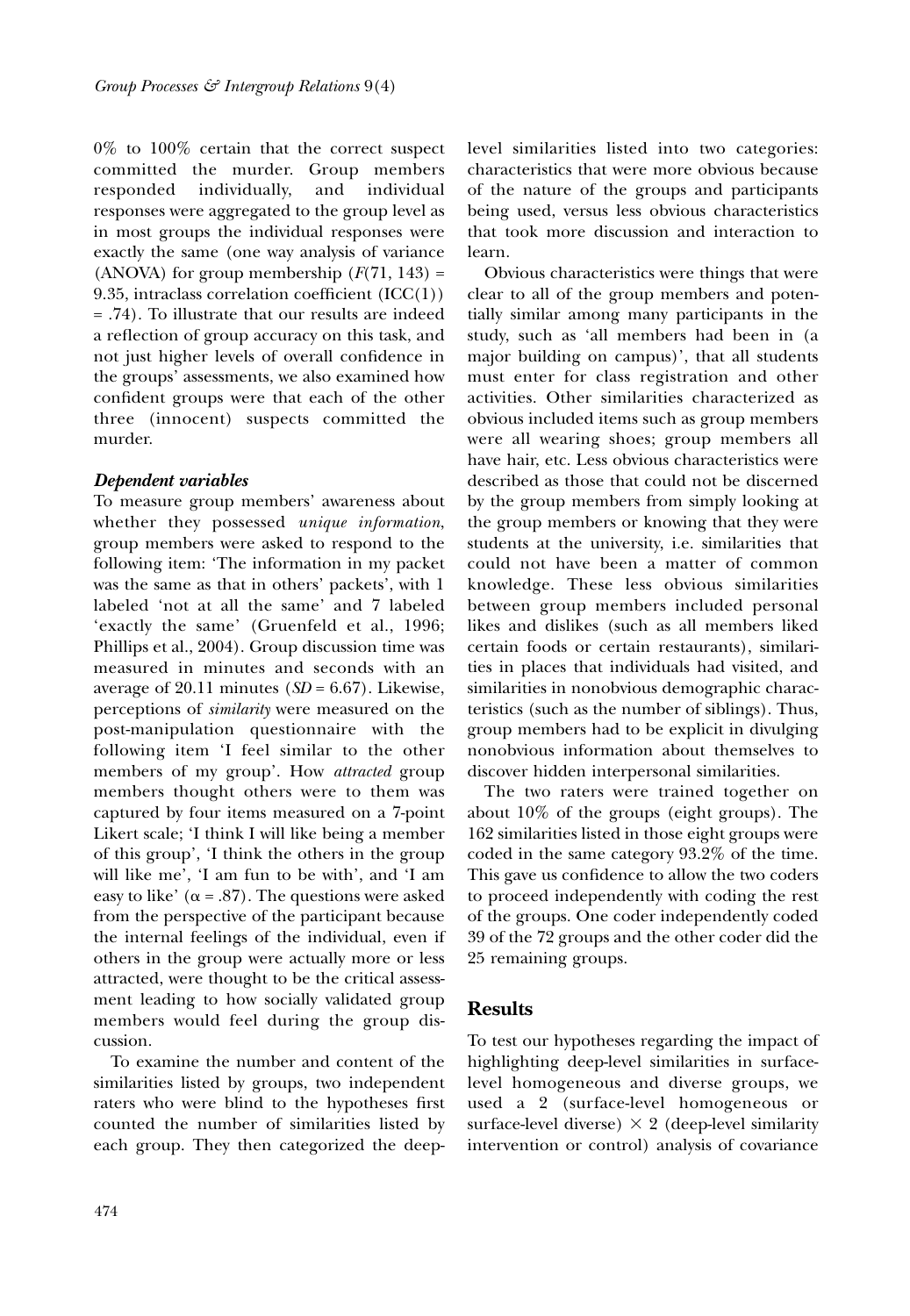(ANCOVA) approach to analyze the data. Gender composition of the group (male or female) was a covariate in the analyses.

All analyses were conducted at the group level. We tested the validity of aggregating the dependent variables of perceived uniqueness of information, feelings of similarity, and perceived attraction to the group level in two steps (see Bliese, 2000). First, we ran a one-way analysis of variance with group membership as the independent variable to ensure that the variance between teams was greater than the variance within teams. In all cases, the ANOVAs were significant  $(F(71, 143) = 2.15, p < .001;$ *F*(53, 108) = 1.50, *p* < .04; *F*(53, 108) = 1.57,  $p < .03$ ). We then calculated ICC(1) values for each of the dependent variables to test how much variability in individual responses was due to group membership (Bliese, 2000; Klein & Kozlowski, 2000). The ICC(1) values were 0.28, 0.15, and 0.16 respectively, suggesting that there was significant interdependence in individual responses and that group membership accounted for a reasonable proportion of variance in individual responses on these three dependent variables (Bliese, 2000; James, 1982).2

#### *Manipulation checks*

The composition of the groups was validated against the self-reported race of each of the participants. This revealed that there were two groups initially categorized by the experimenter as racially homogeneous that self-identified as racially diverse. These groups were moved to the appropriate category before analysis.

To check on the outcomes of the similaritymanipulation, we first examined the number of similarities listed by surface-level homogeneous and diverse groups. We found no significant differences in the number of similarities listed by the two types of groups  $(M = 18.84, SD =$ 7.98). Likewise, there were no significant differences in the types of similarities listed by the groups with an average of 59% ( $SD = 18\%$ ) being categorized as nonobvious by the coders. These results suggest that surface-level homogeneous and surface-level diverse groups naturally generated approximately the same number and

type of similarities during the similarity intervention.

We also examined how similar group members felt to one another right after completing the manipulation, but before beginning discussion of the task. As expected, group members felt more similar to one another after highlighting deep level similarities (*M* = 4.71,  $SD = 0.80$ ) than in the control conditions ( $M =$ 4.49,  $SD = 0.76$  ( $F(1, 49) = 3.92$ ,  $p = .05$ ). Notably, there was a marginally significant interaction effect  $(F(1, 49) = 2.86, p = .097)$ , suggesting that deep-level similarities increased feelings of similarity more for surface-level homogeneous groups than for surface-level diverse groups (see Table 2 for means).

#### *Hypotheses tests*

In Hypothesis 1, we predicted that surface-level homogeneous groups would report discovering less unique information and would discuss the task less than would surface-level diverse groups. We conducted a multivariate analysis of variance analysis and found support for our hypothesis  $(F(2, 63) = 3.14, p < .05)$ . The followup univariate tests revealed that surface-level homogeneous groups reported that the information in their packets was more similar (*M* = 3.31,  $SD = 1.18$ ) than did surface-level diverse groups  $(M = 2.78, SD = 0.80)$   $(F(1, 67) = 4.39,$  $p < .05$ ). Likewise, we found that surface-level homogeneous groups  $(M = 17.90, SD = 7.54)$ spent less time discussing the task than surfacelevel diverse groups (*M* = 21.72, *SD* = 5.52) (*F*(1, 64) = 5.29,  $p < .03$ ). Table 1, which includes the correlations among all of the variables reported here, shows that discussion time and awareness of unique information were significantly correlated at  $r = -.46$ ,  $p < .01$ . Controlling for the effects of discussion time on the awareness of unique information, the effect of surface-level group composition on awareness of unique information was no longer significant  $(F < 1.0$ ,  $p > .30$ , suggesting that discussion time mediated the effects of surface-level composition on the discovery of unique information.

Hypothesis 2A predicted that learning about nontask relevant deep-level similarities would increase perceived attraction among the group.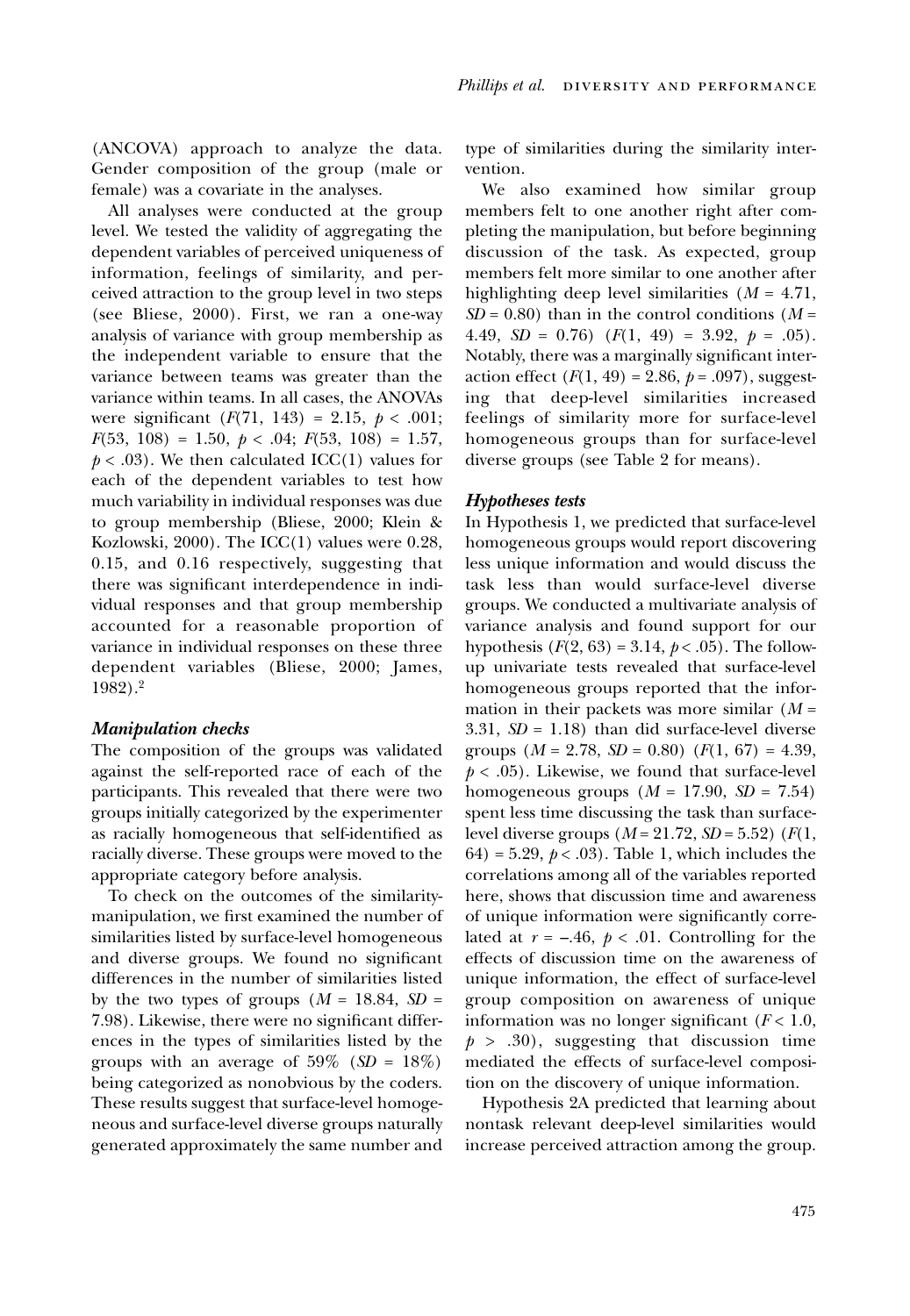|                                       | Mean $(SD)$   |         | 2        | 3        | $\overline{4}$ | 5        | 6      |  |
|---------------------------------------|---------------|---------|----------|----------|----------------|----------|--------|--|
| 1. Surface-level composition          | 0.43(0.50)    | ı       |          |          |                |          |        |  |
| 2. Deep-level similarity intervention | 0.56(0.50)    | $-.13$  |          |          |                |          |        |  |
| 3. Awareness of unique information    | 3.01(1.01)    | $0.26*$ | $-.21+1$ |          |                |          |        |  |
| 4. Time discussing task               | 20.11 (6.67)  | $-.28*$ | 0.11     | $-.46**$ | - 1            |          |        |  |
| 5. Feelings of similarity             | 4.62(0.78)    | 0.17    | 0.14     | 0.02     | $-.29*1$       |          |        |  |
| 6. Perceived attraction               | 5.45(.54)     | 0.02    | 0.13     | $-.06$   | $-.02$         | $0.53**$ |        |  |
| 7. Group performance                  | 61.81 (29.20) | $-.15$  | 0.07     | $-.36**$ | $0.26* -11$    |          | $-.05$ |  |

*Table 1.* Means, standard deviations, and correlations for study variables  $(N = 72)$ 

†*p* < .10; \**p* < .05; \*\**p* < .01.

*Notes*: *N* = 69 for time discussing task and *N* = 54 for the perceptions of similarity attraction. Surface-level composition is coded  $1 =$  homogeneous,  $0 =$  diverse; deep-level similarity intervention is coded  $1 = yes$ ,  $0 = control$ ; and awareness of unique information is coded  $1 = information$  information is not the same (i.e. unique) to  $7 =$  information is the same.

Analysis revealed a marginally significant main effect for the similarity manipulation (*F*(1, 49)  $= 3.00, p < .10$ ; groups exposed to the similarity intervention reported greater feelings of attraction  $(M = 5.29, SD = 0.54)$  than those in the control condition ( $M = 5.15$ ,  $SD = 0.54$ ). This main effect was accompanied by a significant and unexpected interaction effect  $(F(1, 49))$ 5.38, *p* < .03). While surface-level homogeneous groups were more attracted to one another after the deep-level similarity manipulation, this was not the case for surface-level diverse groups (see Table 2 for means). Neither Hypotheses 2B (that there would be a main effect of the deeplevel similarity manipulation on awareness of unique information and discussion time) nor Hypothesis 2C (that the impact of surface-level composition would interact with the similarity intervention to affect awareness of unique information and discussion time) was supported  $(Fs < 1, ps = ns)$ .

Group performance was analyzed using an ANCOVA analysis with two covariates—gender composition and the average individual confidence about the a priori correct suspect prior to group discussion. Although the means were in the expected direction  $(M = 65.60, SD =$ 26.76 and *M* = 56.77, *SD* = 31.91 for surfacelevel diverse and homogeneous groups respectively), the main effects for surface-level diversity and the deep-level similarity manipulation were not supported  $(Fs < 1, ps = ns)$ . Further analysis did reveal a significant interaction between surface-level diversity and the deep-level similarity intervention  $(F(1, 66))$  = 6.29,  $p < .02$ ). As predicted in Hypothesis 3c, we found that surface-level diverse groups performed worse after being exposed to the deeplevel similarity manipulation ( $M = 61.00$ ,  $SD =$ 28.69) than when they were not (*M* = 72.79, *SD*  $= 22.41$ ) ( $F(1, 37) = 4.20, p < .05$ ). In contrast and contrary to our expectations, surface-level homogeneous groups seemed to perform better after experiencing the similarity intervention  $(M = 67.89, SD = 31.68)$  than when they did not ( $M = 46.35$ ,  $SD = 29.33$ ), although this difference did not reach significance (*F*(1, 27)  $= 2.34, p = .138$ ). (Both individual decisions and gender composition were controlled for in these follow-up analyses.) Additional analyses on how confident groups were that each of the three incorrect suspects committed the murder revealed no significant effects. This rules out the possibility that some conditions just made groups more confident than others did.

Finally, Table 1 includes correlations of all variables reported in the results. Of note, the correlations show that group composition was related to how long groups discussed the task  $(r = -.28, p < .02)$ , such that surface-level homogeneous groups discussed the task for a shorter period of time; and group discussion time was positively related to group performance—the group's confidence that the correct suspect committed the murder  $(r = .26, p < .04)$ . Moreover, group discussion time, awareness of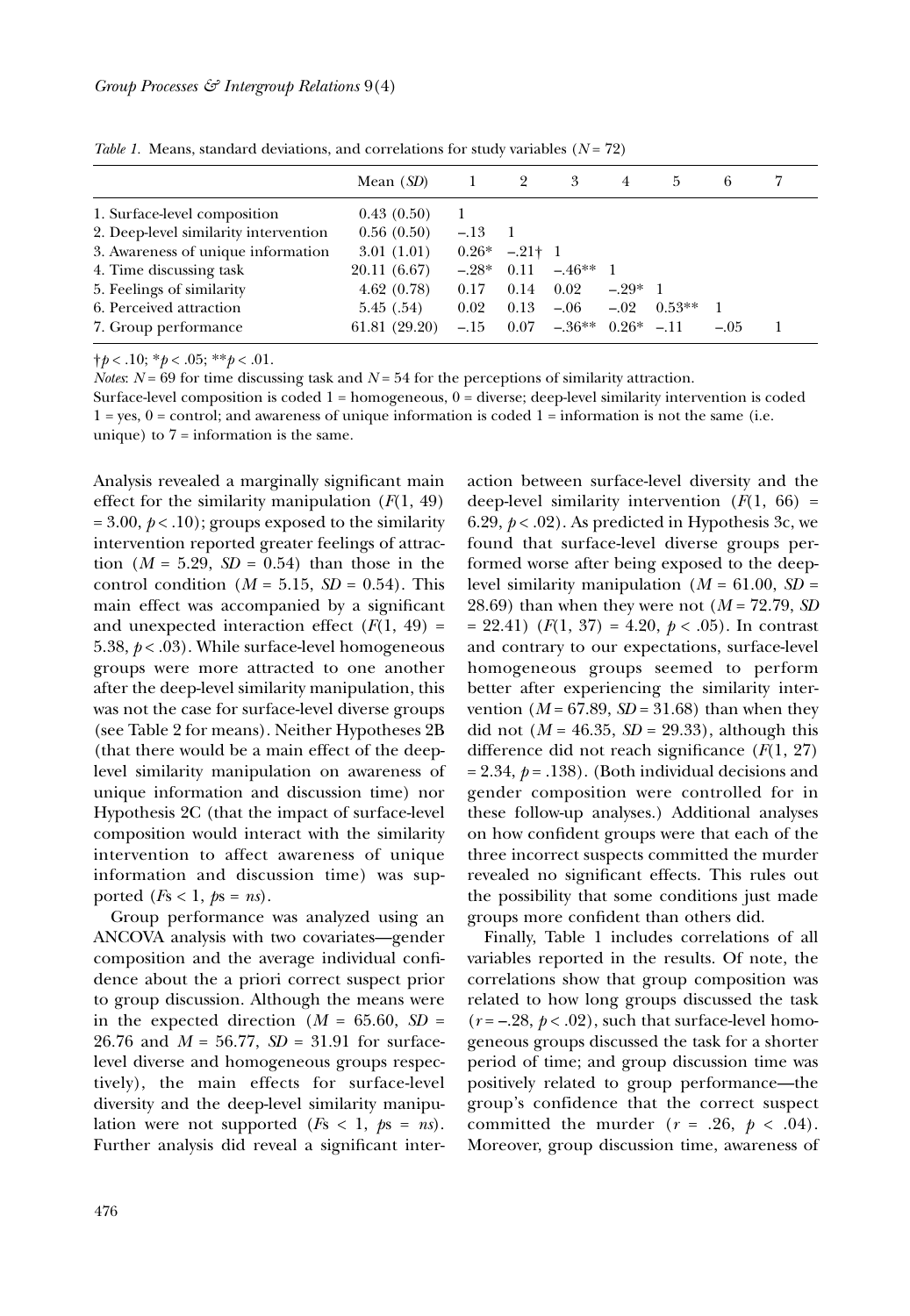|                        | Surface-level<br>homogeneous/<br>Control | Surface-level<br>homogeneous/<br>Deep-level<br>similarity<br>intervention | Surface-level<br>diverse/Control | Surface-level<br>diverse/<br>Deep-level<br>similarity<br>intervention |  |
|------------------------|------------------------------------------|---------------------------------------------------------------------------|----------------------------------|-----------------------------------------------------------------------|--|
| Feelings of similarity | 4.41 $(0.88)$ <sub>2</sub>               | 5.14 $(0.69)_{ab}$                                                        | 4.60(0.60)                       | 4.44 $(0.75)_{h}$                                                     |  |
| Perceived attraction   | 5.00(0.54)                               | 5.56 $(0.49)_{ab}$                                                        | 5.34(0.51)                       | 5.12(0.51)                                                            |  |

*Table 2.* Means (standard deviations) for feelings of similarity and attraction (*N* = 54 groups)

*Note*: Means sharing subscripts within each row differ from one another significantly at  $p < .05$ .

unique information, and group performance were all significantly correlated (*r*s > .26, *p*s < .05), meaning that groups performed better when they spent more time in discussion and, in turn, became more aware of the differences in information present among group members.

#### **Discussion**

This article reports how different types of diversity—surface- and deep-level—influence group decision-making and performance. Understanding the impact of diversity on decisionmaking groups is often complicated by the different sources of diversity that can exist and the assumed correlation among these sources. In this study, we moved beyond the typical social categorization perspective on diversity by highlighting a by-product of the social categorization process—assumptions of ingroup similarity—which has been overlooked by researchers in this tradition. We argue that surface-level diversity triggers expectations that informational differences may be present in groups, making it more expected and legitimate for group members to raise and discuss unique information that may be critical for group performance. Moreover, by highlighting deep-level similarities in an effort to increase levels of attraction and diminish social categorization effects, managers may undermine the benefits of having surface-level diversity present in groups that must share unique information for effective performance.

While our results revealed a substantial amount of support for this perspective, there were some surprises. First, in support of this perspective we found that surface-level diverse groups perceived their information to be less similar, and spent more time discussing the task than did surface-level homogeneous groups. Moreover, the more time group members spent discussing the task, the more likely they were to perceive the information as different. These results were strong, expected, and independent of whether groups learned about deep-level similarities.

As argued and shown by past research, learning about deep-level similarities had a positive impact on how similar and how attracted group members felt toward one another (Byrne, 1971), but mostly for the surface-level homogeneous groups. The similarity manipulation did not reliably increase perceived attraction for the surface-level diverse groups, even though our manipulation check revealed that the number and type of similarities generated by the two types of groups did not differ. Moreover, we did not find evidence that the deep-level similarities had a differential impact on surface-level homogeneous and diverse groups' awareness of unique information or discussion time. There was only the significant interaction on group performance showing that surface-level diverse groups performed worse after being exposed to the deep-level similarity manipulation. In contrast, surface-level homogeneous groups seemed to be helped by the intervention, although not significantly so. Overall, the general arguments made in this article were supported with some exceptions. A closer look at the deep-level similarity manipulation may lend some insight into future research opportunities.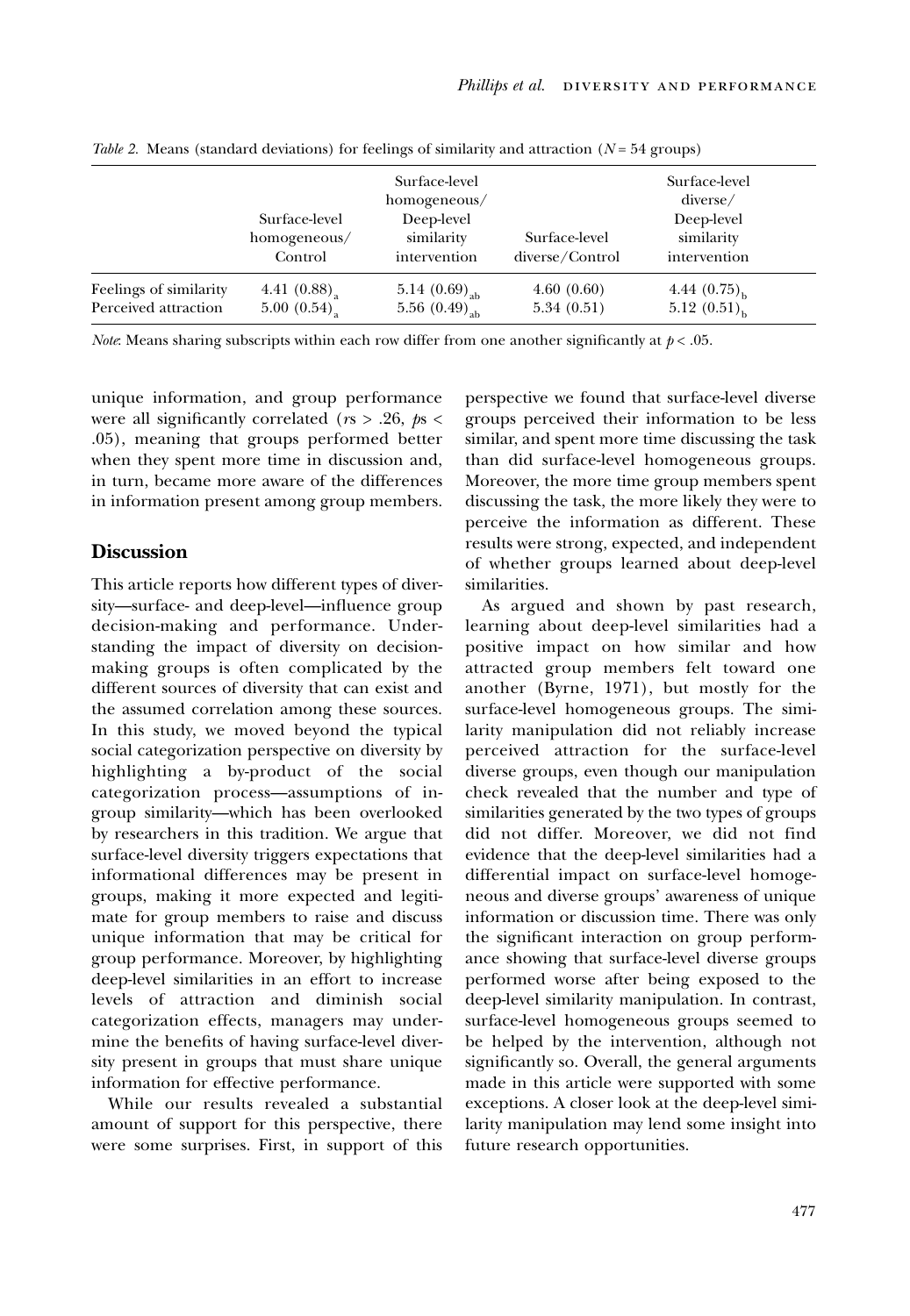Group members were instructed to spend five minutes discovering as many things as possible that *all* three of the group members had in common. This meant that in the process of finding these similarities, groups were also likely to discover similarities that bonded only subsets of the members, and differences where none of the group members were similar. Without a measure of these partially shared similarities or the differences that surfaced, it is difficult to determine exactly how they might have affected our results here. However, given that all groups had the same amount of time for the exercise and that there were no differences in the number of similarities discovered, it is likely that there were no systematic differences across the conditions on the number of differences found either. Future research should disentangle the effects of highlighting similarities from the effects of discovering differences, and the implications of doing this in light of a group's surface-level composition.

Sharing unique information is difficult in groups, because sharing the information often means that one has to disagree with the rest of the group about what is important for making the group decision. Providing the context that allows groups to benefit fully from the unique information and perspectives that each group member holds is a difficult task. This research suggests that surface-level diversity might be beneficial for groups because of the legitimacy it lends to sharing unique perspectives. For surface-level homogeneous groups the obvious similarities among group members hindered the recognition of unique information and led them to perform worse. In fact, the surfacelevel homogeneous groups in the control condition performed worse than any others in our sample. For these groups, sharing unique information may be particularly difficult because of the social risks involved (e.g. Gruenfeld et al., 1996; Wittenbaum et al., 1999).

Surface-level homogeneous groups, where group members are concerned about being accepted by their fellow in-group members, suffer more from conformity pressures that prevent them from sharing unique information and opinions than do surface-level diverse groups (e.g. Abrams et al., 1990; Janis, 1982; Phillips & Loyd, 2006). Postmes et al. (2001) suggest that one way to overcome the reluctance to share unique information is to develop norms of criticality instead of consensus. This may be even more important for surface-level homogeneous than for surface-level diverse groups. Moreover, homogeneity without feelings of attraction and acceptance may be detrimental to groups when sharing unique information is crucial for performance (Gruenfeld et al., 1996; Jehn & Shah, 1997). There is a fine line that surface-level homogeneous groups need to walk. Feeling too similar to one another may undermine the amount of time group members spend on the task, as suggested by the correlation found here between feelings of similarity and discussion time, but not feeling similar enough may lead group members to feel insecure and have concern about sharing unique information at all.

Future research should attempt to disentangle the effects of similarity and familiarity on work teams. For instance, does familiarity have the same effect on surface-level homogeneous as it does on diverse groups? How familiar do people need to be with one another before the potential benefits of familiarity outweigh the potential downsides of similarity/diversity? From the study conducted here, it seems that increasing familiarity (e.g. via 5 minutes of discussing similarities) can only slightly overcome the conformity pressures that come along with surface-level homogeneity. However, it may take considerably longer for surface-level diverse groups to benefit from familiarity (Watson et al., 1993). The amount of diversity present in our groups, and the small group size, may also be limitations that should be considered in future research. Would the diverse groups have performed even better if they had had greater surface-level diversity? Would the results be the same if a different type of surface-level diversity were used?

In conclusion, as organizations attempt to cope with the changing demography of the work force there is a natural tendency to believe that what enhances the performance of surfacelevel homogeneous groups may also enhance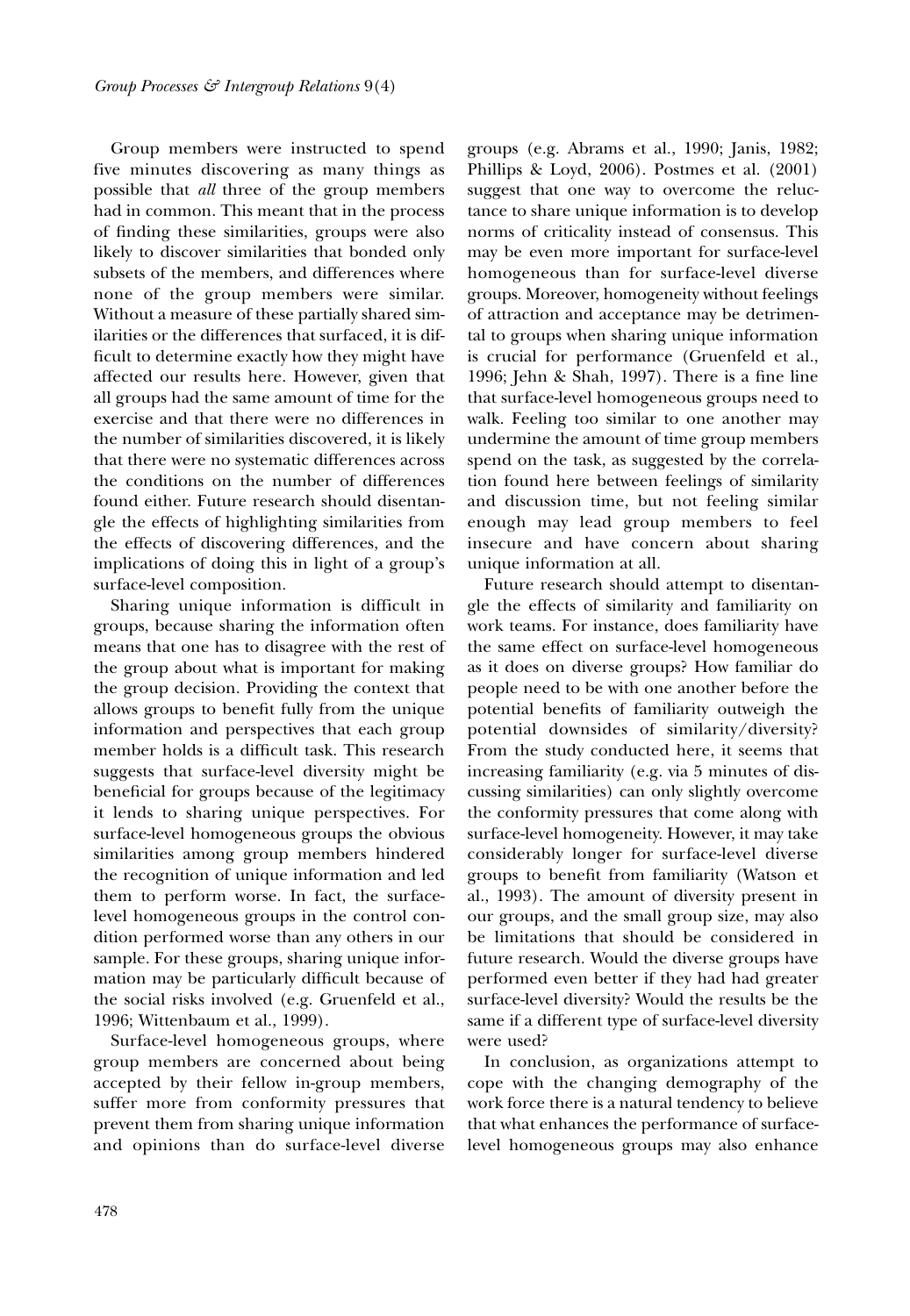the performance of surface-level diverse groups. The current research suggests that enhancing the performance of workgroups is more complex than that. Our research found that attempting to diminish the salience of potentially disruptive categorical boundaries by asking members of racially diverse groups to focus on their similarities was detrimental for group performance. Diversity can be beneficial for groups, not merely because individuals belonging to different subgroups are likely to have access to differing information, but also because the presence of salient differences may legitimate the introduction and consideration of unique information in the group's decisionmaking process. Both the positive and negative effects of surface-level and deep-level diversity in the workplace are yet to be fully understood. This work is another step toward understanding the effects of diversity on groups where sharing unique information is crucial to performance.

#### **Notes**

1. We conducted a follow-up study with 12 three-person racially homogeneous groups that either worked together to identify US states and capitals or worked together to identify similarities. Results revealed that identifying similarities does indeed lead individuals to feel more similar to one another than just working together recalling US states and capitals  $(F(1, 10) = 10.48, p < .01)$ . Moreover, a comparison of feelings of similarity by the groups that worked together to identify US states and capitals  $(M = 4.71, SD = .56)$  and those that worked separately when they identified states and capitals (from the initial study) (*M* = 4.41, *SD* = .88) revealed that there was no significant difference between the two types of groups  $(t(18) = .821, p = .423)$ . Theoretically, we do not believe that just working together (without discussing similarities) could generate our same pattern of data. The highlighting of similarities in surface-level diverse groups causes a particular threat to expectations that just working together would not. For instance, in the work by Gruenfeld et al. (1996) familiarity was found to lead to better performance when unique information needed to be shared. This suggests that both the surface-level homogeneous and diverse groups should have improved their

performance after working together to highlight deep-level similarities if simply working together is all that is important. As this was not the case we believe that our current manipulation of highlighting similarities does indeed add a unique contribution to people's experience, beyond just working together.

2. Bliese (2000, p. 361) reports that values between .05 and .30 should be expected in most applied field settings.

#### **Acknowledgments**

The authors are indebted to the graduate students who assisted in the data collection efforts. Also, we thank KTAG for financial support and the members of the Social Interactions Lab at Northwestern University for their helpful comments. We thank Elson Huang and Tanya Canak for coding help. In addition, I would like to thank the audiences at several colloquiums who offered their insights on this work.

#### **References**

- Abrams, D. M., Wetherell, M., Cochrane, S., Hogg, M. A., & Turner, J. C. (1990). Knowing what to think by knowing who you are: Self-categorization and the nature of norm formation, conformity and group polarization. *British Journal of Social Psychology, 29*, 97–119.
- Allen, V. L., & Wilder, D. A. (1975). Categorization, beliefs similarity, and intergroup discrimination. *Journal of Personality and Social Psychology, 32*, 971–977.
- Allen, V. L., & Wilder, D. A. (1979). Group categorization and attribution of belief similarity. *Small Group Behavior, 10*, 73–80.
- Antonio, A. L., Chang, M. J., Hakuta, K., Kenny, D. A., Levin, S., & Milem, J. F. (2004). Effects of racial diversity on complex thinking in college students. *Psychological Science, 15*, 507–510.
- Asch, S. E. (1952). *Social psychology*. Englewood Cliffs, NJ: Prentice-Hall.
- Bliese, P. D. (2000). Within-group agreement, non-independence, and reliability: Implication for data aggregation and analysis. In K. J. Klein & S. W. J. Kozlowski (Eds.), *Multilevel theory, research, and methods in organizations: Foundations, extensions, and new directions* (pp. 349–381). San Francisco: Jossey-Bass.
- Byrne, D. (1971). *The attraction paradigm*. New York: Academic Press.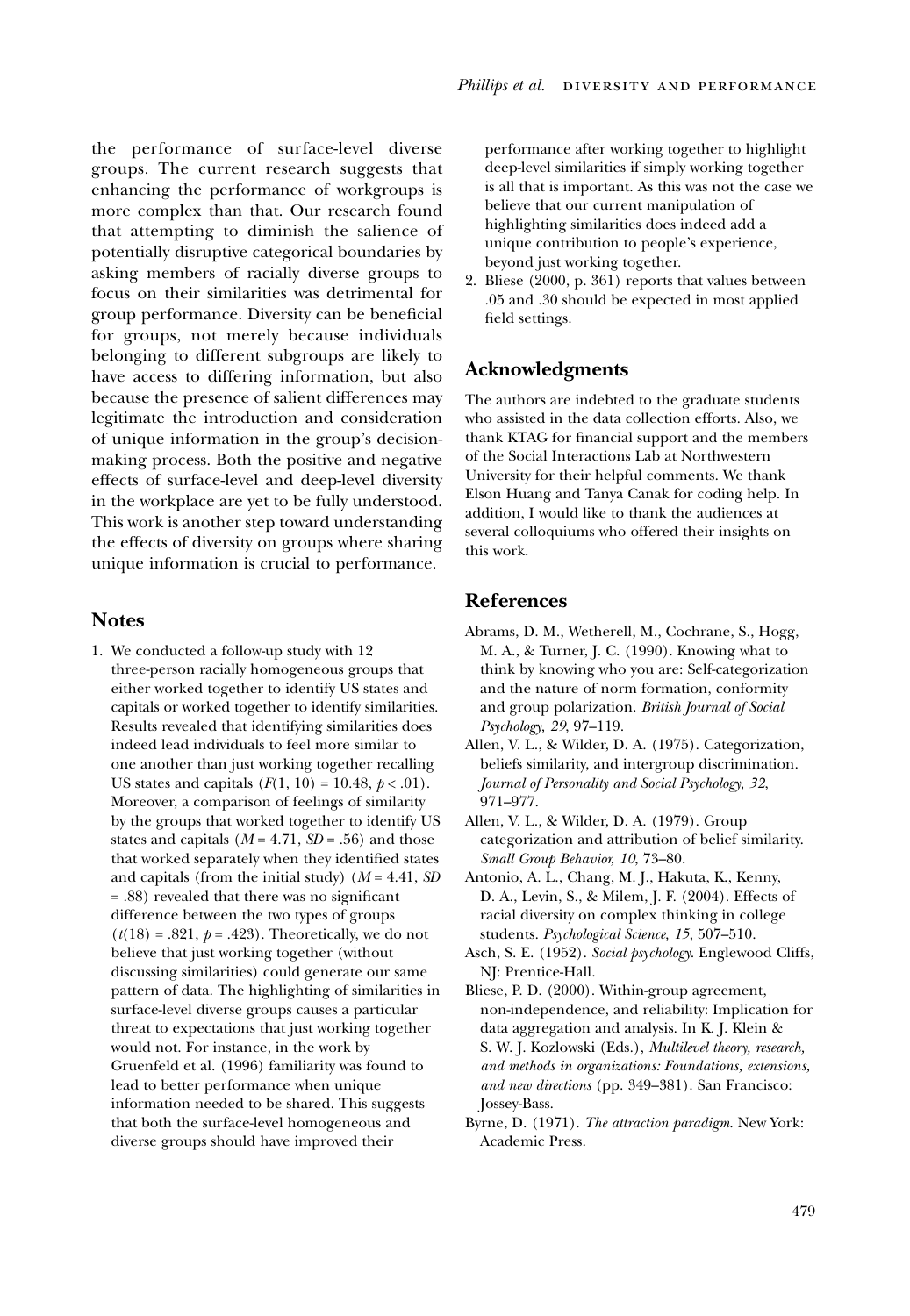Chen, F. F., & Kenrick, D. T. (2002). Repulsion or attraction? Group membership and assumed attitude similarity. *Journal of Personality and Social Psychology, 83*, 111–125.

Diehl, M. (1988). Social identity and minimal groups: The effects of interpersonal and intergroup attitudinal similarity on intergroup discrimination. *British Journal of Social Psychology, 27*, 289–300.

Eagly, A. H. (1967). Involvement as a determinant of response to favorable and unfavorable information. *Journal of Personality and Social Psychology, 7*, 15.

Ely, R., & Thomas, D. (2001). Cultural diversity at work: The effects of diversity perspectives on work group processes and outcomes. *Administrative Science Quarterly, 46*, 229–273.

Franz, T. M., & Larson, J. R., Jr. (2002). The impact of experts on information sharing during group discussion. *Small Group Research, 33*, 383–411.

Gaertner, S., L., Dovidio, J. F., Banker, B. S., Houlette, M., Johnson, K. M., & McGlynn, E. A. (2000). Reducing intergroup conflict: From superordinate goals to decategorization, recategorization, and mutual differentiation. *Group Dynamics, 4*, 98–114.

Gaertner, S. L., Mann, J., Murrell, A., & Dovidio, J. (1989). Reducing intergroup bias: The benefits of recategorization. *Journal of Personality and Social Psychology, 57*, 239–249.

Gruenfeld, D. H., Mannix, E. A., Williams, K. Y., & Neale, M. A. (1996). Group composition and decision making: How member familiarity and information distribution affect process and performance. *Organizational Behavior and Human Decision Processes, 67,* 1–15.

Harrison, D. A., Price, K. H., & Bell, M. P. (1998). Beyond relational demography: Time and effects of surface- and deep-level diversity on work group cohesion. *Academy of Management Journal, 41*, 96–107.

Harrison, D. A., Price, K. H., Gavin, J. A., & Florey, A. T. (2002). Time, teams, and task performance: Changing effects of surface- and deep-level diversity on group functioning. *Academy of Management Journal, 45*, 1029–1045.

Holtz, R., & Miller, N. (1985). Assumed similarity and opinion certainty. *Journal of Personality and Social Psychology, 48*, 890–898.

Hornsey, M. J., & Jetten, J. (2004). The individual within the group: Balancing the need to belong with the need to be different. *Personality and Social Psychology Review, 8*, 248–264.

Jackson, S. E., Joshi, A., & Erhardt, N. L. (2003).

Recent research on team and organizational diversity: SWOT analysis and implications. *Journal of Management, 29*, 801–830.

Jackson, S. E., May, K. E., & Whitney, K. (1995). Understanding the dynamics of diversity in decision-making teams. In R. A. Guzzo & E. Salas (Eds.), *Team decision-making effectiveness in organizations* (pp. 204–261). San Francisco: Jossey-Bass.

James, L. R. (1982). Aggregation bias in estimates of perceptual agreement. *Journal of Applied Psychology, 67*, 219–229.

Janis, I. L. (1982). *Victims of groupthink* (2nd ed). Boston: Houghton Mifflin.

Jehn, K., Northcraft, G., & Neale, M. (1999). Why differences make a difference: A field study of diversity, conflict, and performance in work groups. *Administrative Science Quarterly, 44*, 741–763.

Jehn, K. A., & Shah, P. P. (1997). Interpersonal relationships and task performance: An examination of mediation processes in friendship and acquaintance groups. *Journal of Personality and Social Psychology, 72*, 775–790.

Jetten, J., Postmes, T., & McAuliffe, B. J. (2002). 'We're all individuals': Group norms of individualism and collectivism, levels of identification and identity threat. *European Journal of Social Psychology, 32*, 189–207.

Klein, K. J., & Kozlowski, S. W. J. (2000). From micro to meso: Critical steps in conceptualizing and conducting multilevel research. *Organizational Research Methods, 3*, 211–236.

Kramer, R., & Brewer, M. B. (1984). Effects of group identity on resource use in a simulated commons dilemma. *Journal of Personality and Social Psychology, 46*, 1044–1057.

Larson, J. R., Jr., Christensen, C., Abbott, A. S., & Franz, T. M. (1996). Diagnosing groups: Charting the flow of information in medical decision-making teams. *Journal of Personality and Social Psychology, 71*, 315–330.

Larson, J. R., Jr., Christensen, C., Abbott, A. S., & Franz, T. M. (1998). Diagnosing groups: The pooling, management, and impact of shared and unshared case information in team-based medical decision-making. *Journal of Personality and Social Psychology, 75*, 93–108.

Liljenquist, K. A., Galinsky, A. D., & Kray, L. J. (2004). Exploring the rabbit hole of possibilities by myself or with my group: The benefits and liabilities of activating counterfactual mind-sets for information sharing and group coordination. *Journal of Behavioral Decision Making, 17*, 263–279.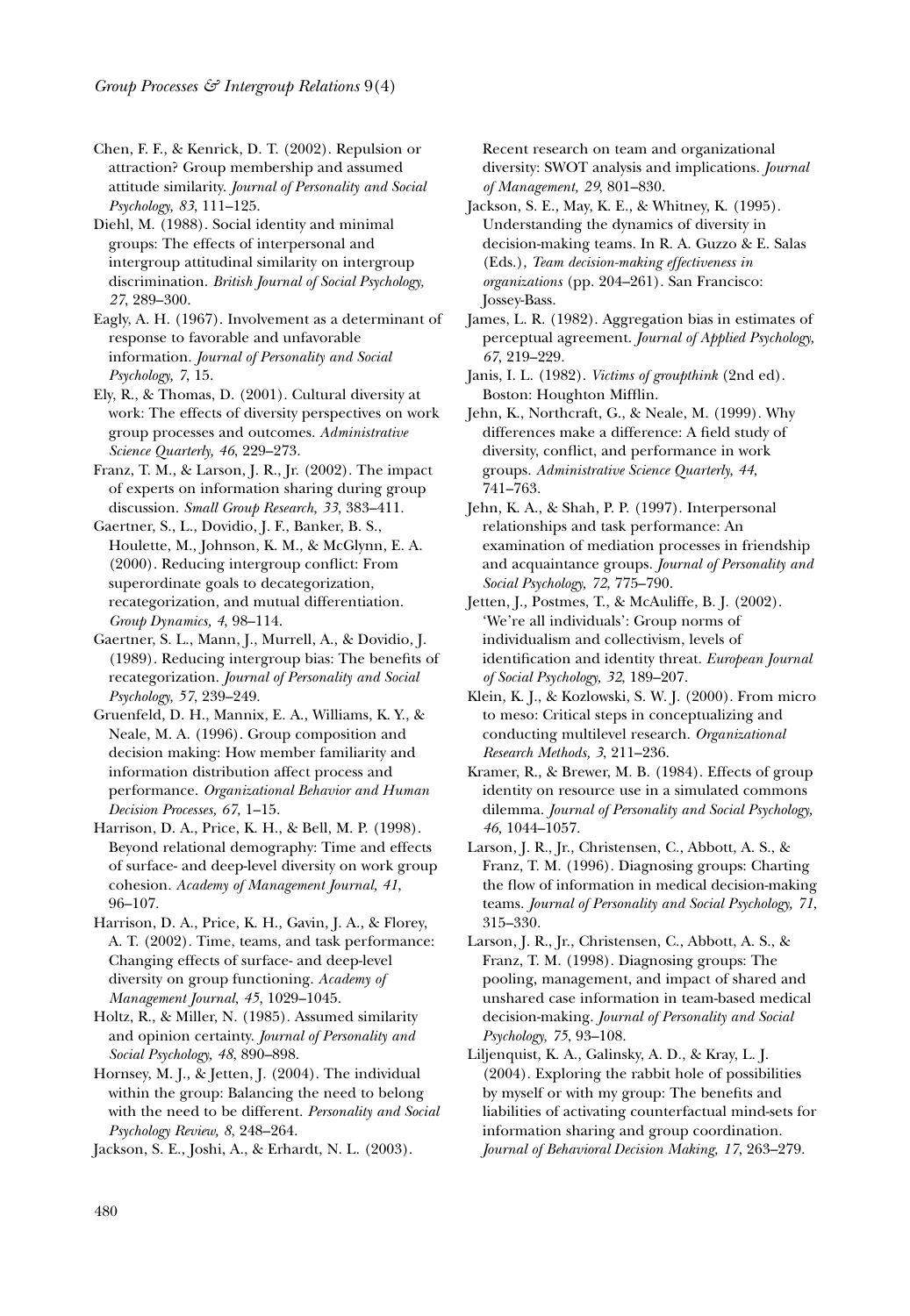Milliken, F. J., & Martins, L. L. (1996). Searching for common threads: Understanding the multiple effects of diversity in organizational groups. *Academy of Management Review, 21*, 402–433.

Northcraft, G. B., & Martin, J. (1982). Double jeopardy: Resistance to affirmative action from potential beneficiaries. In B. Gutek (Ed.), *Sex role stereotyping and affirmative action policy* (pp. 81–130). Los Angeles, CA: Institute of Industrial Relations, UCLA.

Pelled, L. H., Eisenhardt, K. M., & Xin, K. R. (1999). Exploring the black box: An analysis of work group diversity, conflict, and performance. *Administrative Science Quarterly, 44*, 1–28.

Phillips, K. W. (2003). The effects of categorically based expectations on minority influence: The importance of congruence. *Personality and Social Psychology Bulletin, 29*, 3–13.

Phillips, K. W., & Loyd, D. L. (2006). When surface and deep-level diversity collide: The effects on dissenting group members. *Organizational Behavior and Human Decision Processes, 99*, 143–160.

Phillips, K. W., Mannix, E., Neale, M., & Gruenfeld, D. (2004). Diverse groups and information sharing: The effects of congruent ties. *Journal of Experimental Social Psychology, 40*, 498–510.

Polzer, J. T., Milton, L. P., & Swann, W. B. Jr. (2002). Capitalizing on diversity: Interpersonal congruence in small work groups. *Administrative Science Quarterly, 47*, 296–324.

Postmes, T., Haslam, A., & Swaab, R. I. (2005). Social influence in small groups: An interactive model of social identity formation. *European Review of Social Psychology, 16*, 1–42.

Postmes, T., Spears, R., & Cihangir, S. (2001). Quality of decision making and group norms. *Journal of Personality and Social Psychology, 80*, 918–930.

Schittekatte, M., & Van Hiel, A. (1996). Effects of partially shared information and awareness of unshared information on information sampling. *Small Group Research, 27*, 431–449.

Schneider, S. K., & Northcraft, G. B. (1999). Three social dilemmas of workforce diversity in organizations: A social identity perspective. *Human Relations, 52*, 1445–1467.

Stasser, G. (1999). The uncertain role of unshared information in collective choice. In L. L. Thompson, J. M. Levine, & D. M. Messick (Eds.), *Shared cognition in organizations: The management of knowledge* (pp. 49–69). Hillsdale, NJ: Erlbaum.

Stasser, G., & Stewart, D. (1992). Discovery of hidden profiles by decision-making groups: Solving a

problem versus making a judgment. *Journal of Personality and Social Psychology, 63*, 426–434.

Stasser, G., Stewart, D. D., & Wittenbaum, G. M. (1995). Expert roles and information exchange during discussion: The importance of knowing who knows what. *Journal of Experimental Social Psychology, 31*, 244–265.

Stasser, G., & Titus, W. (1985). Pooling of unshared information in group decision making: Biased information sampling during discussion. *Journal of Personality and Social Psychology, 48*, 1467–1478.

Stasser, G., & Titus, W. (1987). Effects of information load and percentage of shared information on the dissemination of unshared information during group discussion. *Journal of Personality and Social Psychology, 53*, 81–93.

Stasser, G., Vaughan, S. I., & Stewart, D. D. (2000). Pooling unshared information: The benefits of knowing how access to information is distributed among group members. O*rganizational Behavior and Human Decision Processes, 82*, 102–116.

Stewart, D. D., & Stasser, G. (1995). Expert role assignment and information sampling during collective recall and decision-making. *Journal of Personality and Social Psychology, 69*, 619–628.

Swann, W. B., Jr., Milton, L. P., & Polzer, J. T. (2000). Should we create a niche or fall in line? Identity negotiation and small group effectiveness. *Journal of Personality and Social Psychology, 79*, 238–250.

Tajfel, H. (1969). Cognitive aspects of prejudice. *Journal of Social Issues, 25*, 79–97.

Van Knippenberg, D., De Dreu, C. K. W., & Homan, A. C. (2004). Work group diversity and group performance: An integrative model and research agenda. *Journal of Applied Psychology, 89*, 1008–1022.

Van Knippenberg, D., & Haslam, S. A. (2003). Realizing the diversity dividend: Exploring the subtle interplay between identity, ideology and reality. In S. A. Haslam, D. van Knippenberg, M. Platow, & N. Ellemers (Eds.), *Social identity at work: Developing theory for organizational practice* (pp. 61–77). New York: Taylor & Francis.

Watson, W., Kumar, K., & Michaelsen, L. (1993). Cultural diversity's impact on interaction process and performance: Comparing homogeneous and diverse task groups. *Academy of Management Journal, 36*, 590–602.

Westphal, J. D., & Milton, L. P. (2000). How experience and network ties affect the influence of demographic minorities on corporate boards. *Administrative Science Quarterly, 45*, 366–398.

Wilder, D. A. (1984). Predictions of belief homogeneity and similarity following social